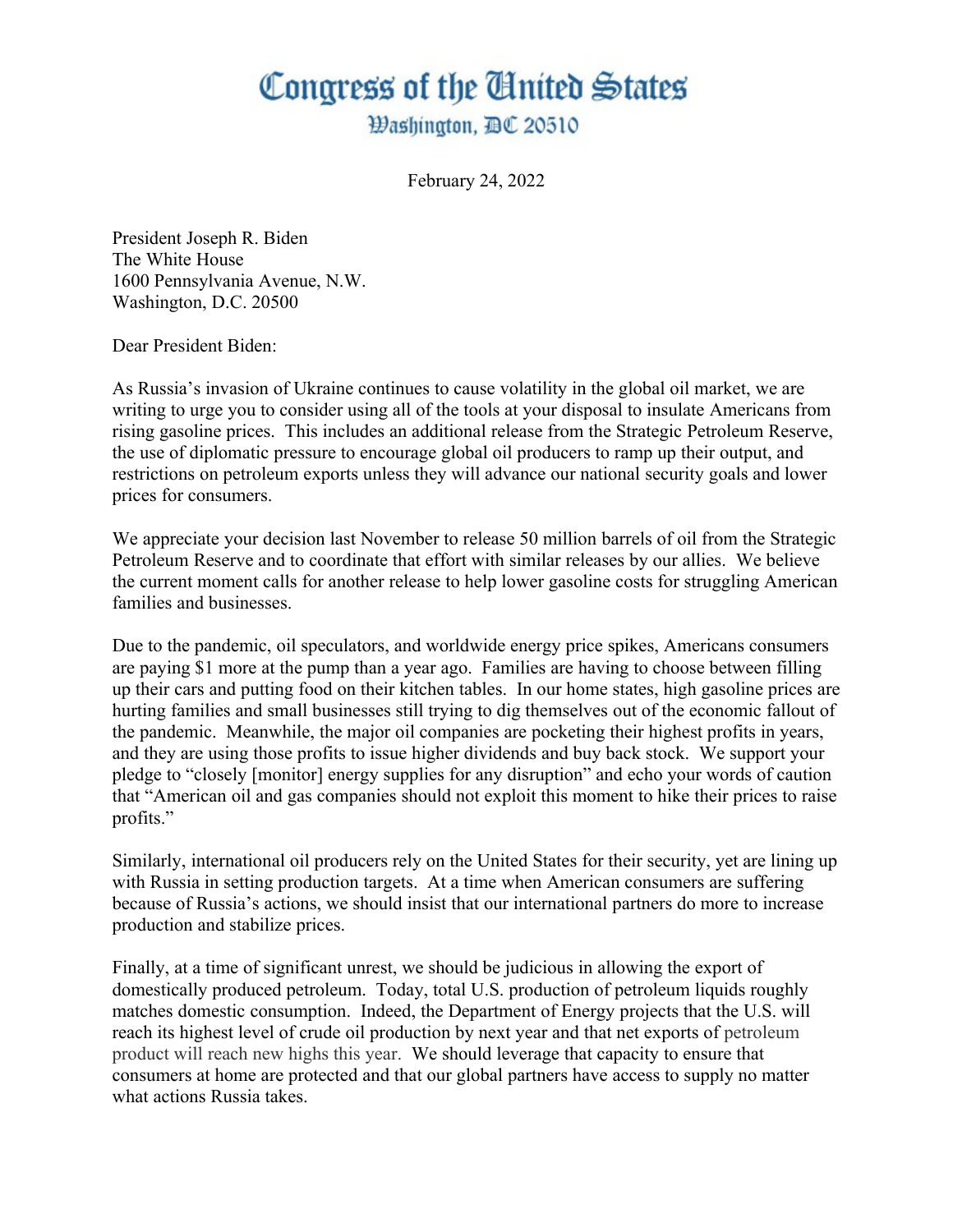We know that in the long-term, eliminating U.S. dependence on oil will provide the stability we need to keep energy costs low for American households. To that end, we were proud to support the Infrastructure Investment and Jobs Act, championed by your administration, which will invest \$7.5 billion to build out a national network of electric vehicle chargers and \$90 billion to improve public transit systems, including funding for electric buses. We also believe now is the time to enact your clean energy plan to fight climate change and further insulate Americans from exogenous energy shocks.

Yet, as states work to implement transformative changes to our transportation system, Americans will feel increased pain at the pump in the short-term due to Russia's actions in Ukraine. We believe the current moment calls for the Administration to use all its options to help insulate American households from price spikes being exacerbated by events far from home.

Thank you for your continued leadership on this important issue.

Sincerely,

leed United States Senator

Richard Blumenthal United States Senator

Ron Wyden

United States Senator

Patrick Leahy United States Senator

 $P$ ,  $U \wedge W$ =

Raphael G. Warnock United States Senator

Chris Van Hollen United States Senator